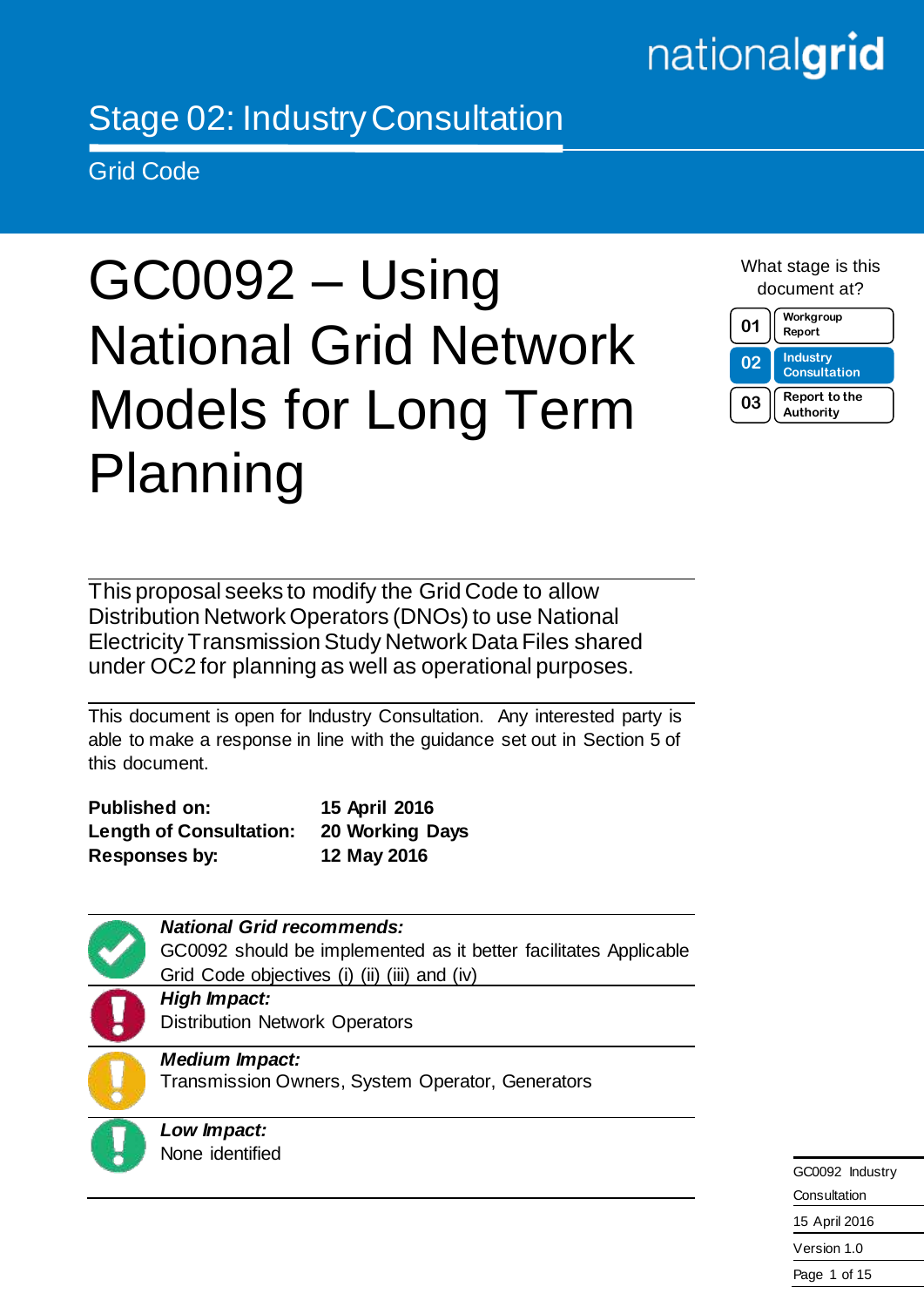# **About this document**

This Industry Consultation outlines the information required for interested parties to form an understanding of a defect within the Grid Code and seeks the views of interested parties in relation to the issues raised by this document.

Parties are requested to respond by 12 May 2016 t[o grid.code@nationalgrid.com](mailto:grid.code@nationalgrid.com)

# **Document Control**

| <b>Version</b> | Date          | Author               | <b>Change Reference</b>      |
|----------------|---------------|----------------------|------------------------------|
|                | 15 April 2016 | <b>National Grid</b> | <b>Industry Consultation</b> |



**Any Questions?** Contact: **Franklin Rodrick**



**[franklin.rodrick](mailto:First.Last@nationalgrid.com) [@nationalgrid.com](mailto:First.Last@nationalgrid.com)**



Proposer **National Grid**

| GC0092 Industry |
|-----------------|
| Consultation    |
| 15 April 2016   |
| Version 1.0     |
| Page 2 of 15    |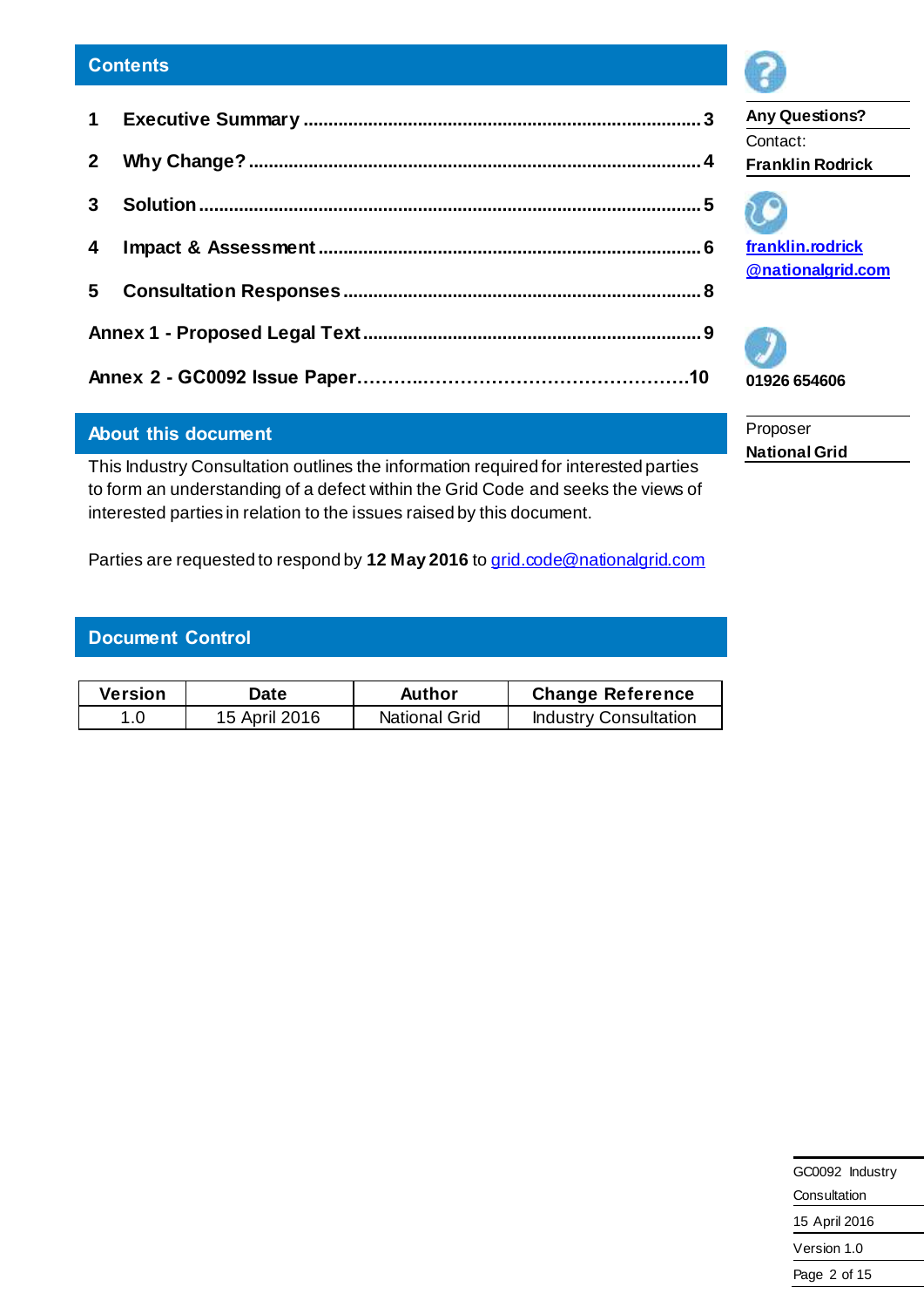# **1 Executive Summary**

1.1 This document describes the GC0092 Modification Proposal and seeks views from industry members relating to the proposal.

| 1.2 UK Power Networks has been awarded funding from Ofgem under the Low   |
|---------------------------------------------------------------------------|
| Carbon Network Fund 2014 competition to progress an innovation project    |
| (Kent Active System Management - KASM) which it is running in conjunction |
| with National Grid and which aims to allow more precise operation and     |
| planning of the 132kV network in East Kent (South Eastern Power Networks' |
| (SPN) area).                                                              |

- 1.3 UK Power Networks currently receive two sets of data on the transmission system as required by section OC2 of the Grid Code.
	- Week 42 data with simple static equivalents at Grid Supply Points to model transmission network which is used by UK Power Networks' Infrastructure planning team
	- Two week ahead data in the form of National Electricity Transmission Study Network Data Files (NETSNDF) which is used by the UK Power Networks' Outage Planning team.
- 1.4 To accurately model power flows, UK Power Networks needs access to the unreduced transmission system network model, meaning the National Electricity Transmission Study Network Data File which they already receive at two weeks ahead. This Network Data file contains the expected output of Central Volume Allocated Generators which are connected to the Transmission System.
- 1.5 Grid Code OC.2.4.1.3.3.(i).(z).(5) currently allows Network Operators to use the National Electricity Transmission Study Network Data Files for operational purposes only. Legal clarification has been sought by both National Grid and UK Power Networks which has confirmed this restriction.
- 1.6 GC0092 proposes to modify OC.2.4.1.3.3.(i).(z).(5) to allow Network Operators to use the NETSNDF for both planning and operational purposes which will allow realisation of the full benefits of the KASM project.
- 1.7 This issue was first raised at GCRP on behalf of UK Power Networks in November 2015 but further work was required to understand what exactly the issue was and to determine potential solutions.
- 1.8 Following further work done by UK Power Networks the issue was discussed at the February 2016 Grid Code Development Forum. The forum supported the proposal for a minor modification to the Grid Code removing the restriction on use of data, and for this to be raised at the Grid Code Review Panel.
- 1.9 An issue pro forma for GC0092 was submitted to the Grid Code Review Panel for consideration in March 2016. The Panel determined that the proposal should be progressed to Industry Consultation without further ado.

<span id="page-2-0"></span>

| <b>Timeline of Events</b>                         |
|---------------------------------------------------|
| 25 <sup>th</sup> Nov 2015 – Initial discussion of |
| outline issue paper at GCRP.                      |
| $4th$ Feb 2016 – Discussed at GCDF                |
| 16 <sup>th</sup> Mar 2016 – Presented to GCRP     |

| GC0092 Industry |
|-----------------|
| Consultation    |
| 15 April 2016   |
| Version 1.0     |
| Page 3 of 15    |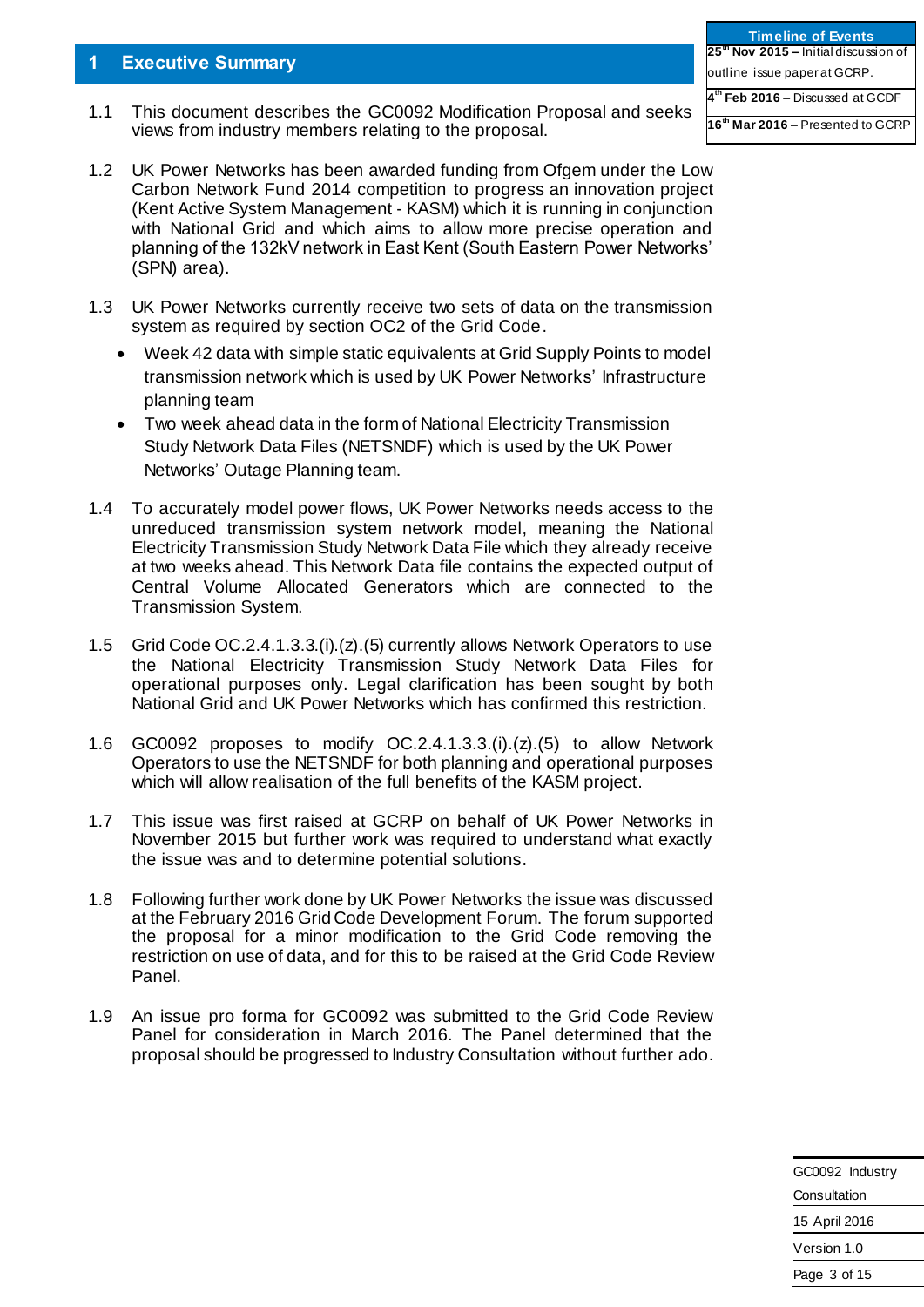# <span id="page-3-0"></span>**2 Why Change?**

- 2.1 With the increase in the penetration of distributed generation in the distribution network, the studies that need to be carried out in both operational and planning timescales to operate the system efficiently and plan appropriate future network investments are becoming ever more complex.
- 2.2 Due to the interconnected nature of the distribution network in the South East, generation patterns and system flows, UK Power Networks are experiencing increasingly complex power flows on the distribution network. These can cause issues such as potential post-fault plant overloads and reverse power flows towards National Grid's transmission system in excess of equipment rating.
- 2.3 Due to these complex power flows it is important to accurately model the whole network in longer-term planning timescales making it possible to ensure compliance with UK Power Networks' Bilateral Connection Agreements for their GSPs.
- 2.4 UK Power Networks' Outage Planning team uses the full NETSNDF to model the implications of certain post fault scenarios. These files are delivered two weeks ahead of real time and include expected output of Central Volume Allocated generators.
- 2.5 UK Power Networks' Infrastructure Planning team are however unable to fully use NETSNDF due to restrictions in the Grid Code allowing the use of these files for operational purposes only.
- 2.6 Full use of the NETSNDF would allow UK Power Networks to carry out better modelling of the interactions between the distribution and the transmission system and therefore to ensure better protection of distribution and transmission assets, better utilisation of existing infrastructure and more appropriate planning for future network investment.
- 2.7 The KASM Project which runs from Dec 2015 Dec 2017 uses Contingency Analysis (CA) software for the purposes of real time network management, outage management and capacity management of the distribution network.
- 2.8 Use of unreduced forecasted transmission network model in the form of the NETSNDF for planning as well as operational purposes will allow the unrestricted use of improved modelling and contingency analysis in KASM in all timescales and the realisation of full benefits from this project.

| GC0092 Industry |  |
|-----------------|--|
| Consultation    |  |
| 15 April 2016   |  |
| Version 1.0     |  |
| Page 4 of 15    |  |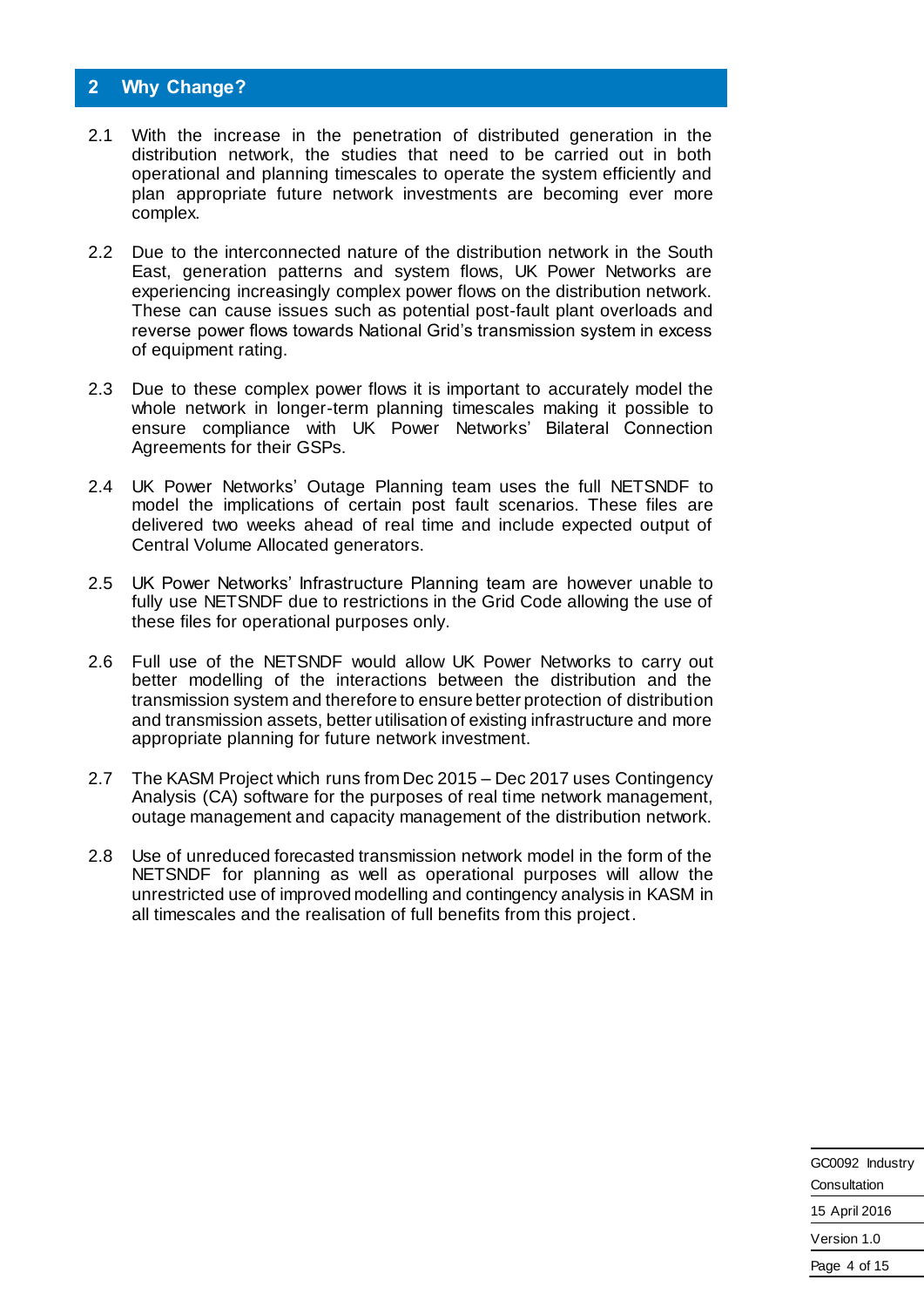# <span id="page-4-0"></span>**3 Solution**

3.1 A number of potential solutions were discussed with industry representatives at the Grid Code Development Forum (GCDF) in February 2016 as follows:

| <b>Proposed Solution</b>                      | <b>Summary of View at GCDF</b>               |
|-----------------------------------------------|----------------------------------------------|
| Conclude that NETS NDF data can be used       | Based on legal advice obtained by both NG    |
| for planning purposes as well as              | and UKPN it is thought that this is not the  |
| operationally.                                | case and that the Grid Code does restrict    |
|                                               | such use.                                    |
| Seek a derogation from the Grid Code to       | This is thought unlikely to be successful as |
| allow sharing of data as required.            | it raises questions of data ownership which  |
|                                               | makes a derogation inappropriate.            |
|                                               | Generally derogations are only granted on a  |
|                                               | time-limited basis where a solution is also  |
|                                               | identified but also it is not clear what     |
|                                               | derogation would be sought against.          |
| Seek permission from the data owners to       | In terms of the ownership of NETS NDF        |
| use data as required.                         | study data the owners are National Grid,     |
|                                               | DNOs and generators. Impractical to get      |
|                                               | permission from all parties.                 |
|                                               |                                              |
| Strip out any potentially confidential data   | National Grid have sought to progress this   |
| from the study files.                         | but have not achieved a reduced network      |
|                                               | that gives consistent results. In addition,  |
|                                               | unless automated this becomes a repetitive   |
|                                               | and labour intensive task which addresses    |
|                                               | the symptom and not the cause.               |
|                                               |                                              |
| Make a change to the Grid Code to remove      | Simplest solution and supported by GCDF      |
| the restriction in OC2.4.1.3.3.(i).z.5        |                                              |
| requiring the use of data supplied under this |                                              |
| to be for operational purposes only.          |                                              |
|                                               |                                              |

- 3.2 The industry participants at GCDF were in agreement that a straightforward change to the Grid Code to allow use of OC2 data as detailed for planning as well as operational purposes would be the best solution. No new data flows are required as part of this which will simply allow network operators to make full use of the data they already receive in line with OC2 and within the existing OC2 confidentiality requirements.
- 3.3 UK Power Networks have additionally signed a confidentiality agreement with NGET covering the work on KASM and data being used in this; however, the proposed change would apply equally to all network operators.
- 3.4 GC0092 seeks to implement the proposed minor legal text change to extend the allowed use of data as described to planning as well as operational purposes. The amended text of OC.2.4.1.3.3.(i).(z).(5) of the Grid Code is included as Annex 1 to this consultation.

An issue paper describing this proposal was taken to GCRP on 16 March 2016 and is included as Annex 2 to this consultation. Following discussion, GCRP agreed that this should be taken straight to industry consultation.

|               | GC0092 Industry |
|---------------|-----------------|
| Consultation  |                 |
| 15 April 2016 |                 |
| Version 1.0   |                 |
| Page 5 of 15  |                 |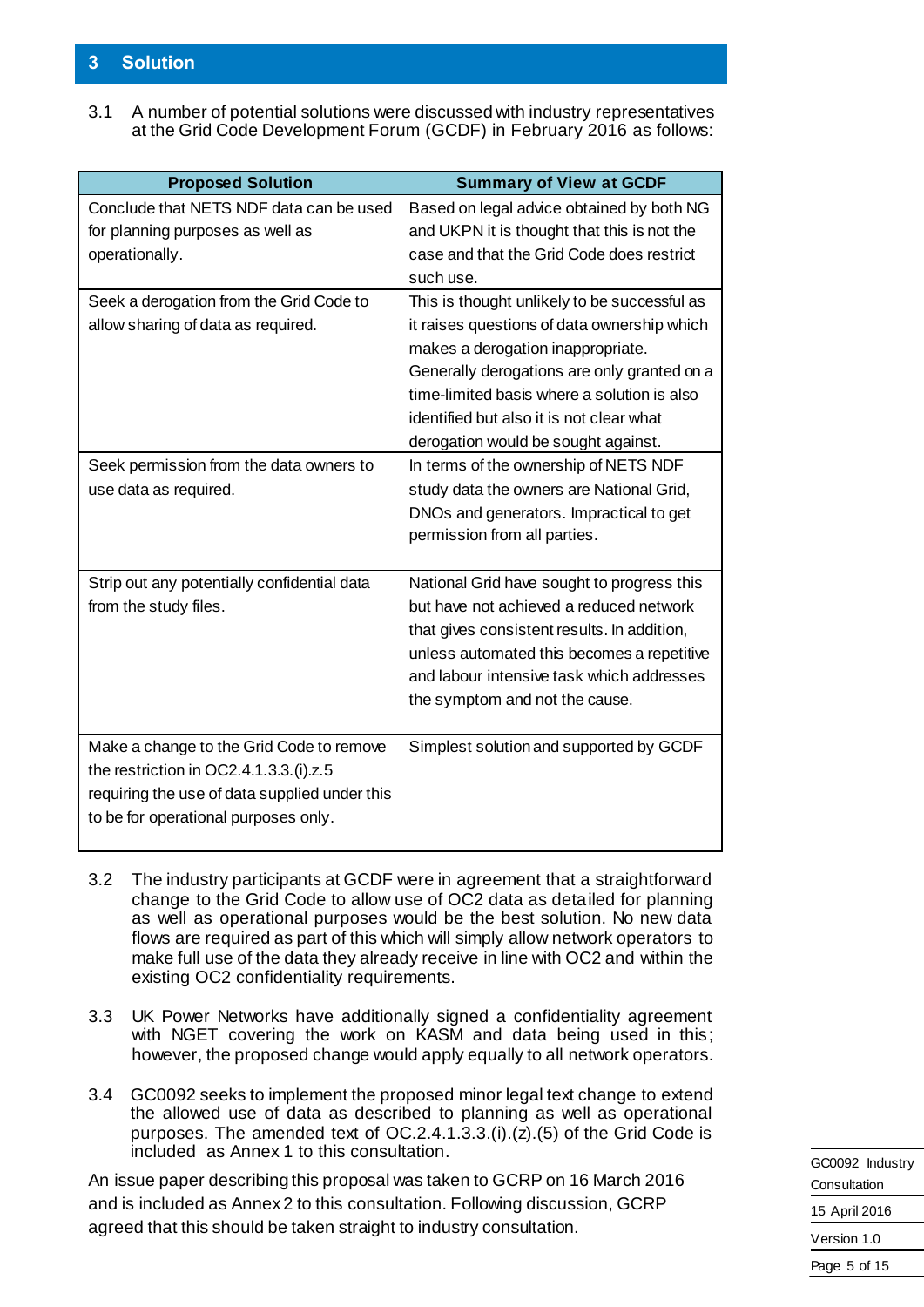#### <span id="page-5-0"></span>**Impact on the Grid Code**

- 4.1 GC0092 requires amendments to the clause of the Grid Code:
	- Operating Codes  $OC.2.4.1.3.3. (i) . (z) . (5)$
- 4.2 The text required to give effect to the proposal is contained in Annex 1 of this document.

#### **Impact on National Electricity Transmission System (NETS)**

4.3 The proposed changes will have a positive impact on the transmission system in terms of facilitating more co-ordinated planning.

#### **Impact on Greenhouse Gas emissions**

4.4 The proposed changes will not have a material impact on Greenhouse Gas Emissions.

#### **Impact on core industry documents**

4.5 The proposed modification only requires changes to the Grid Code.

#### **Impact on other industry documents**

4.6 The proposed modification does not impact on any other industry documents

#### **Assessment against Grid Code Objectives**

- 4.7 National Grid considers that GC0092 will better facilitate the Grid Code objective:
	- (i) to permit the development, maintenance and operation of an efficient, coordinated and economical system for the transmission of electricity;

*A solution will facilitate more efficient and co-ordinated operation and planning of the UK Power Networks' system with the potential for these benefits to be extended to the DNOs. This in turn leads to more co-ordinated and efficient operation and planning of the transmission system*

(ii) to facilitate competition in the generation and supply of electricity (and without limiting the foregoing, to facilitate the National Electricity Transmission System being made available to persons authorised to supply or generate electricity on terms which neither prevent nor restrict competition in the supply or generation of electricity);

*The proposed changes will allow DNOs to do better planning allowing them to facilitate connection of further embedded generation*

> GC0092 Industry **Consultation** 15 April 2016 Version 1.0 Page 6 of 15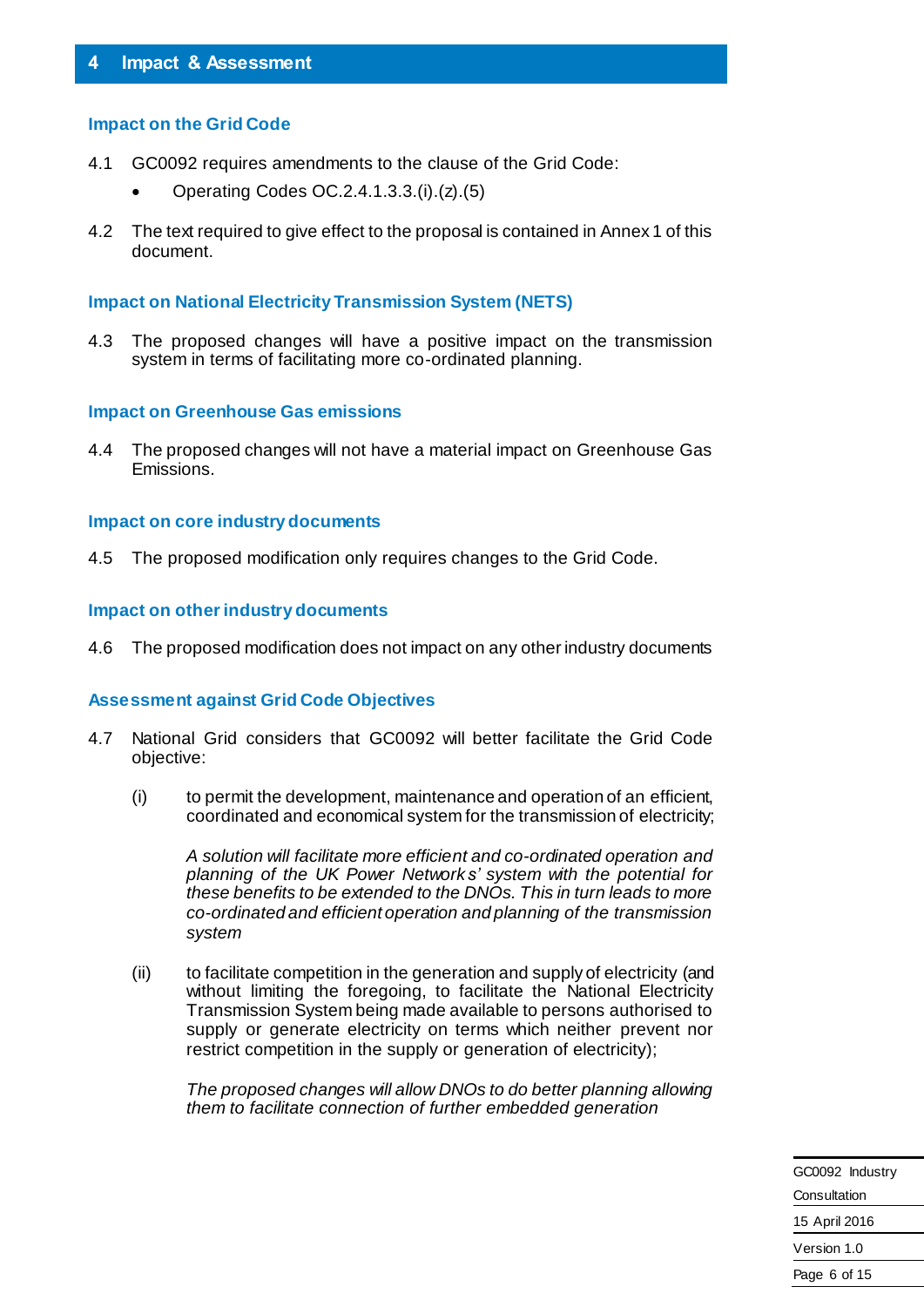(iii) subject to sub-paragraphs (i) and (ii), to promote the security and efficiency of the electricity generation, transmission and distribution systems in the National Electricity Transmission System operator area taken as a whole; and

*In light of the fact that under certain circumstances UK Power Networks are now exporting to transmission system it is important to accurately model the whole network to ensure better protection of assets and allow better utilisation of existing infrastructure*

(iv) to efficiently discharge the obligations imposed upon the licensee by this license and to comply with the Electricity Regulation and any relevant legally binding decisions of the European Commission and/or the Agency.

*The proposed changes will allow UK Power Networks to improve their ability to comply with the GSP Bilateral Connection Agreements and future European Network Codes*

# **Implementation**

4.8 National Grid proposes GC0092 should be implemented 10 business days after an Authority decision. Views are invited on this proposed implementation date.

| GC0092 Industry |  |
|-----------------|--|
| Consultation    |  |
| 15 April 2016   |  |
| Version 1.0     |  |
| Page 7 of 15    |  |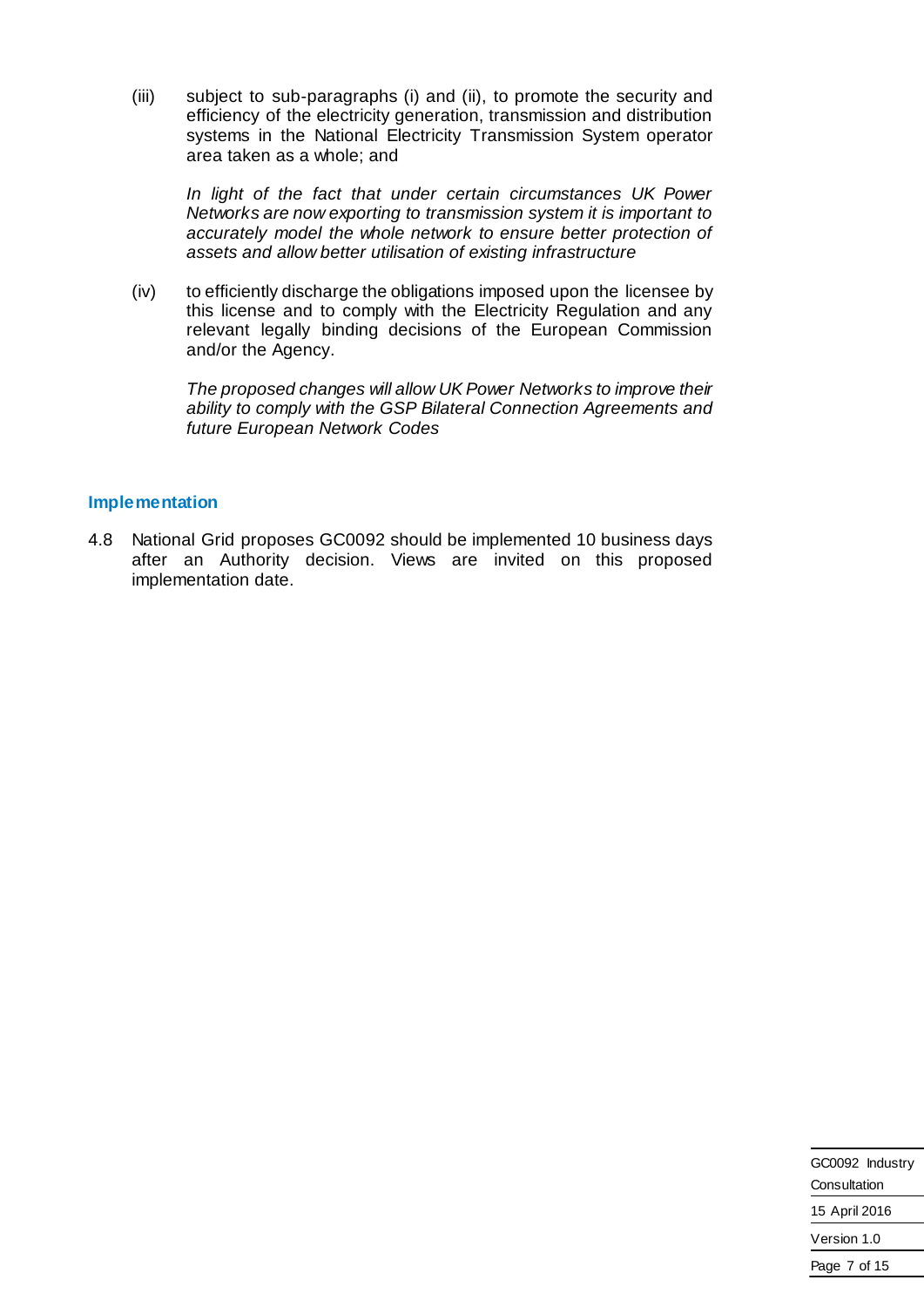# <span id="page-7-0"></span>**5 Consultation Responses**

5.1 Views are invited upon the proposals outlined in this consultation, which should be received by **12 May 2016.**

Your formal responses may be e-mailed t[o: grid.code@nationalgrid.com](mailto:grid.code@nationalgrid.com)

- 5.2 Views are invited to the following questions:
	- Do you believe that GC0092 better facilitates the applicable Grid Code Objectives as set out in paragraph 4.7?
	- Do you support the proposed implementation approach in paragraph 4.8?
	- Do you support the proposed changes to OC.2.4.1.3.3.(i).(z).(5)?
	- Please provide any other comments you feel are relevant to the proposed change.
- 5.3 If you wish to submit a confidential response please note the following:
	- (i) Information provided in response to this consultation will be published on National Grid's website unless the response is clearly marked "Private & Confidential", we will contact you to establish the extent of the confidentiality. A response marked "Private and Confidential" will be disclosed to the Authority in full but, unless agreed otherwise, will not be shared with the Grid Code Review Panel or the industry and may therefore not influence the debate to the same extent as a non confidential response.
	- (ii) Please note an automatic confidentiality disclaimer generated by your IT System will not in itself, mean that your response is treated as if it had been marked "Private and Confidential".

| GC0092 Industry |  |
|-----------------|--|
| Consultation    |  |
| 15 April 2016   |  |
| Version 1.0     |  |
| Page 8 of 15    |  |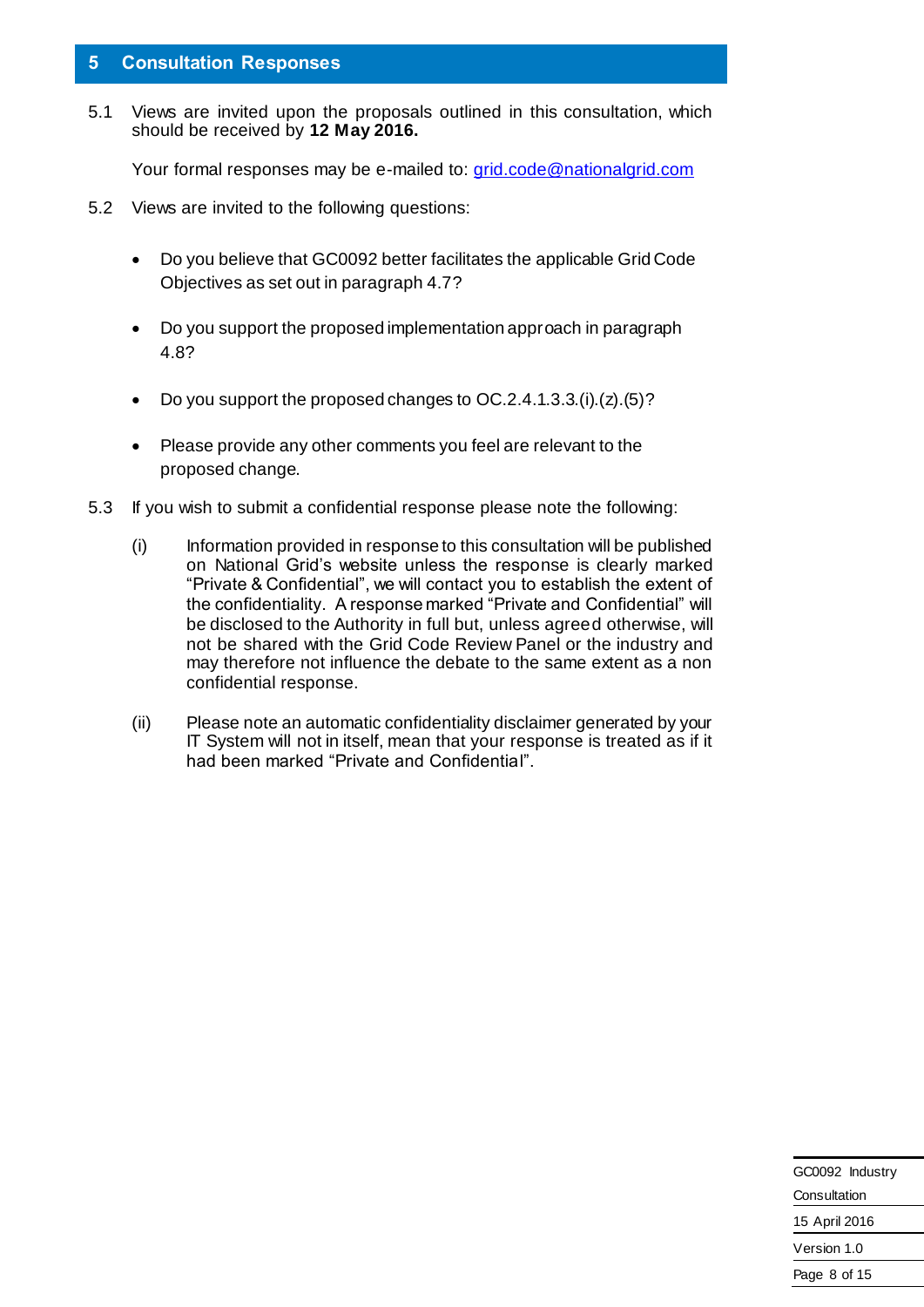<span id="page-8-0"></span>OC2.4.1.3 Planning of National Electricity Transmission System Outages

# OC.2.4.1.3.3.(i).(z).(5)

the data from the **National Electricity Transmission System Study Network Data Files** received by each **Network Operator** must only be used by that **User** in planning and operating that **Network Operator's User System** and must not be used for any other purpose or passed on to, or used by, any other business of that **User** or to, or by, any person within any other such business or elsewhere.

| GC0092 Industry |
|-----------------|
| Consultation    |
| 15 April 2016   |
| Version 1.0     |
| Page 9 of 15    |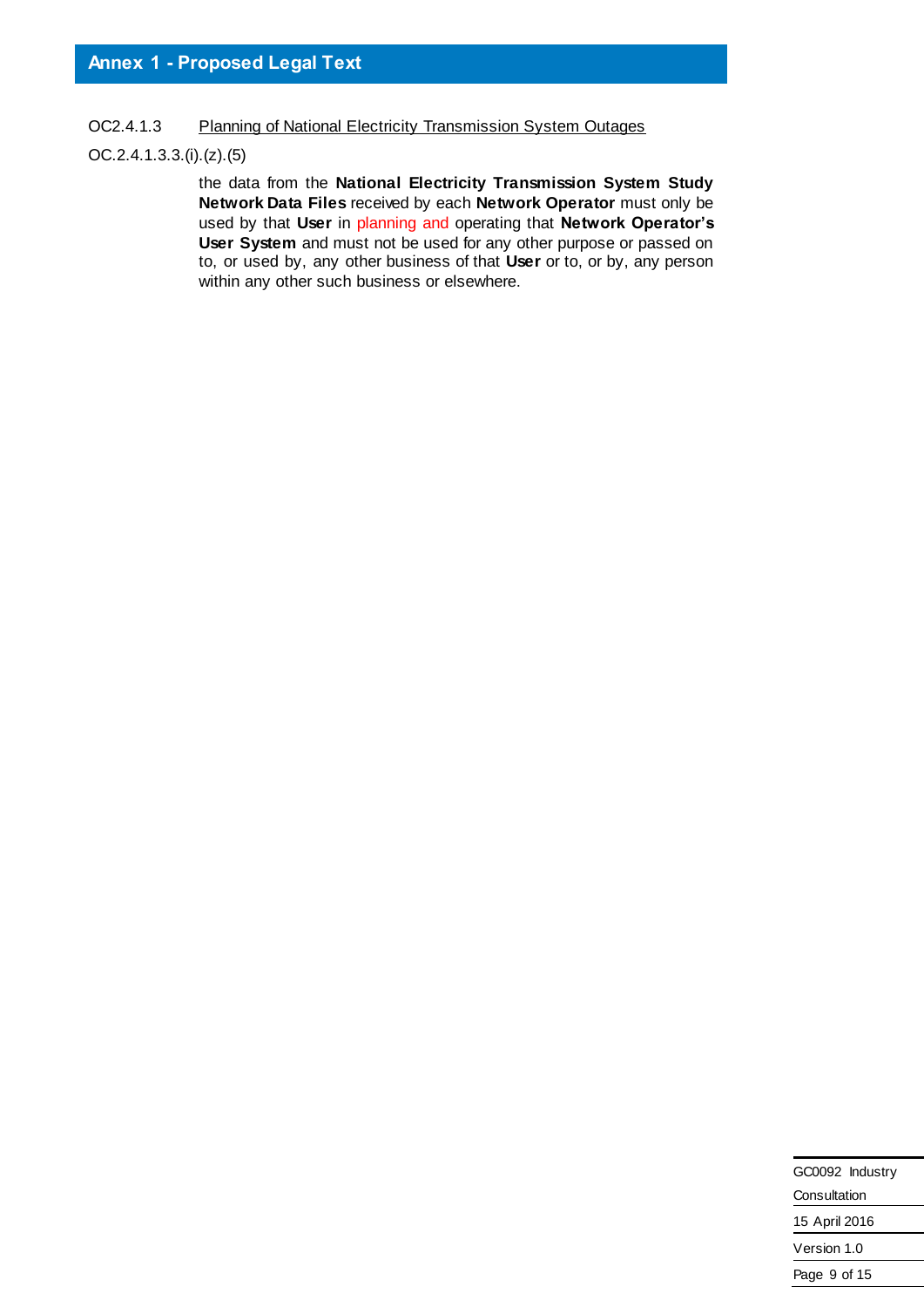# **Grid Code Review Panel Using National Grid Network Models for Long Term Planning Date Raised:** 2 March 2016 **GCRP Ref:** pp16/24 A Panel Paper by UK Power Networks

#### **Summary**

East Kent is a particularly complex area of the GB system where the distribution network is heavily influenced by HVDC interconnector flows and other types of transmission connected generation. In parallel with this, due to the increasing amount of embedded generation connected to the system, GSPs are increasingly experiencing reverse power flows from the distribution network onto the transmission system. UK Power Networks has been awarded £3.4m funding from Ofgem under the Low Carbon Network Fund 2014 competition to progress an innovation project (Kent Active System Management - KASM) which it is running in conjunction with National Grid and which aims to allow more precise operation and planning of the 132kV network in East Kent (South Eastern Power Networks' (SPN) area). This is expected to demonstrate the following benefits:

- Operation of the network closer to its limits in a secure and reliable manner, enabling the connection of additional low carbon generation while improving the efficiency of future network reinforcement projects;
- Reduction in the impact of planned network outages on power export from existing generators;
- Improvements in operational processes and reduction in the overall risk on the transmission and distribution network.

In December 2015, the project established an ICCP link between National Grid and UK Power Networks control rooms, which will enable the two parties to share real time data including power flows and switch statuses.

To accurately model power flows, UK Power Networks needs access to an unreduced transmission system network model. UK Power Networks currently receives two sets of data on the transmission system as required by section OC2 of the Grid Code:

- As part of the annual week 42 process, a reduced network with simple static equivalents at Grid Supply Points to model the transmission network. This is used by UK Power Networks' Infrastructure Planning team.
- On a weekly basis at two weeks ahead of real time, an unreduced forecasted transmission network model in the form of National Electricity Transmission Study Network Data Files are extracted from the PowerFactory modelling tool. This includes the expected output of Central Volume Allocated generators. This data, which is used by the Operational Planning team, is also being used by the KASM project but is supplied in accordance with Grid Code OC2.4.1.3.3.(i).z.5 which states that:

*'…the data from the National Electricity Transmission System Study Network Data Files received by each Network Operator must only be used by that User in operating that Network Operator's User System and must not be used for any other purpose or passed on to, or used by, any other business of that User or to, or by, any person within any other such business or elsewhere.'* 

A solution to allow UK Power Networks use of data in the National Electricity Transmission

GC0092 Industry **Consultation** 15 April 2016 Version 1.0

Page 10 of 15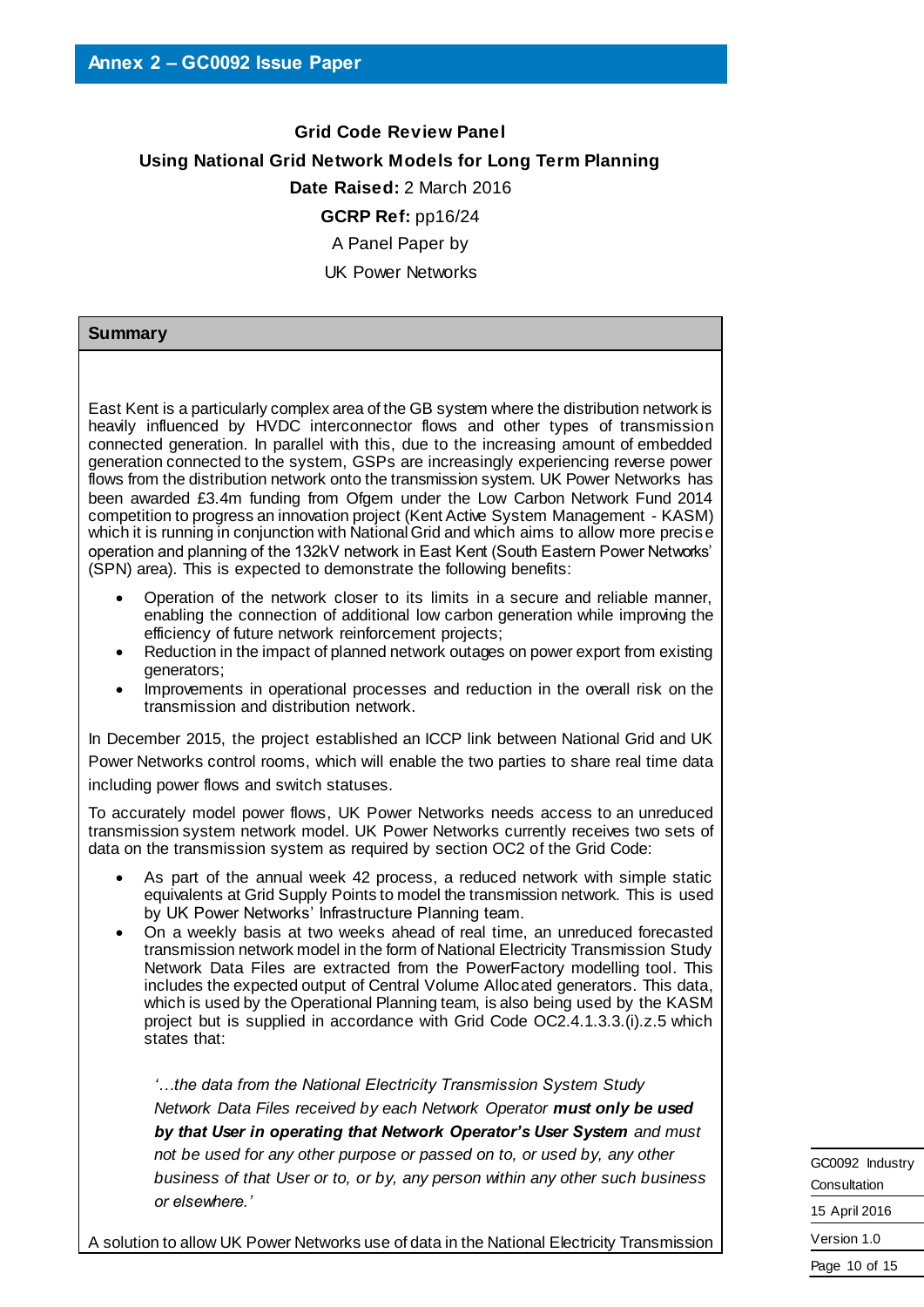Study Network Data Files for operational **and** planning purposes would help to realise the full benefits of the KASM project. This data could then also be utilised for: long term operability studies to accurately assess the network for future generation, new technology connections, maximising utilisation of existing assets; and finally, allowing the same network model to be used for all purposes which would achieve considerable efficiencies.

This paper has been written following presentation and discussion at the Grid Code Development Forum on 3 February 2016 which helped to consider the alternatives and develop these for presentation to GCRP.

#### **Users Impacted**

#### *High*

Distribution Network Operators – as it allows better and more coordinated system planning *Medium*

Transmission Owners, System Operators, Generators – better planning by DNOs will allow more efficient use of and investment in the system

*Low*

None

#### **Description & Background**

As distributed generation penetration increases in the distribution network, so also do the complexity of studies that need to be carried out in both operational and planning timescales to operate the system as efficiently as possible and to plan appropriate future network investments.

Due to the interconnected nature of the distribution network in the South East, generation patterns and system flows, UK Power Networks are experiencing increasingly complex power flows on the distribution network. These can cause issues such as potential postfault plant overloads and reverse power flows towards National Grid's transmission system in excess of equipment ratings. In light of the fact that under certain conditions UK Power Networks are now exporting to National Grid's network, and because the particular network configuration in the area means that the distribution system is heavily influenced by power flows in the transmission network, it is important to accurately model the whole network in longer-term planning timescales making it possible to ensure compliance with UK Power Networks' Bilateral Connection Agreements for their GSPs. Moving forward this will also be important when ensuring compliance with future applicable European Network Codes.

Furthermore, the ability to model the full network including 400kV and 275kV running arrangements will ensure better protection of distribution and transmission assets, better utilisation of existing infrastructure, and more appropriate planning of future network investments. Furthermore, it will also mean that the results we produce align with those being produced by NG System Development team meaning a more co-ordinated approach and understanding of the issues.

The **Operational Planning team (Outage management)** at UK Power Networks is seeing first-hand the implications of certain post-fault scenarios during outage conditions in connection assets such as SGTs, as modelled using the full National Electricity Transmission Study Network Data Files supplied by National Grid under OC2. These files

GC0092 Industry Consultation 15 April 2016 Version 1.0 Page 11 of 15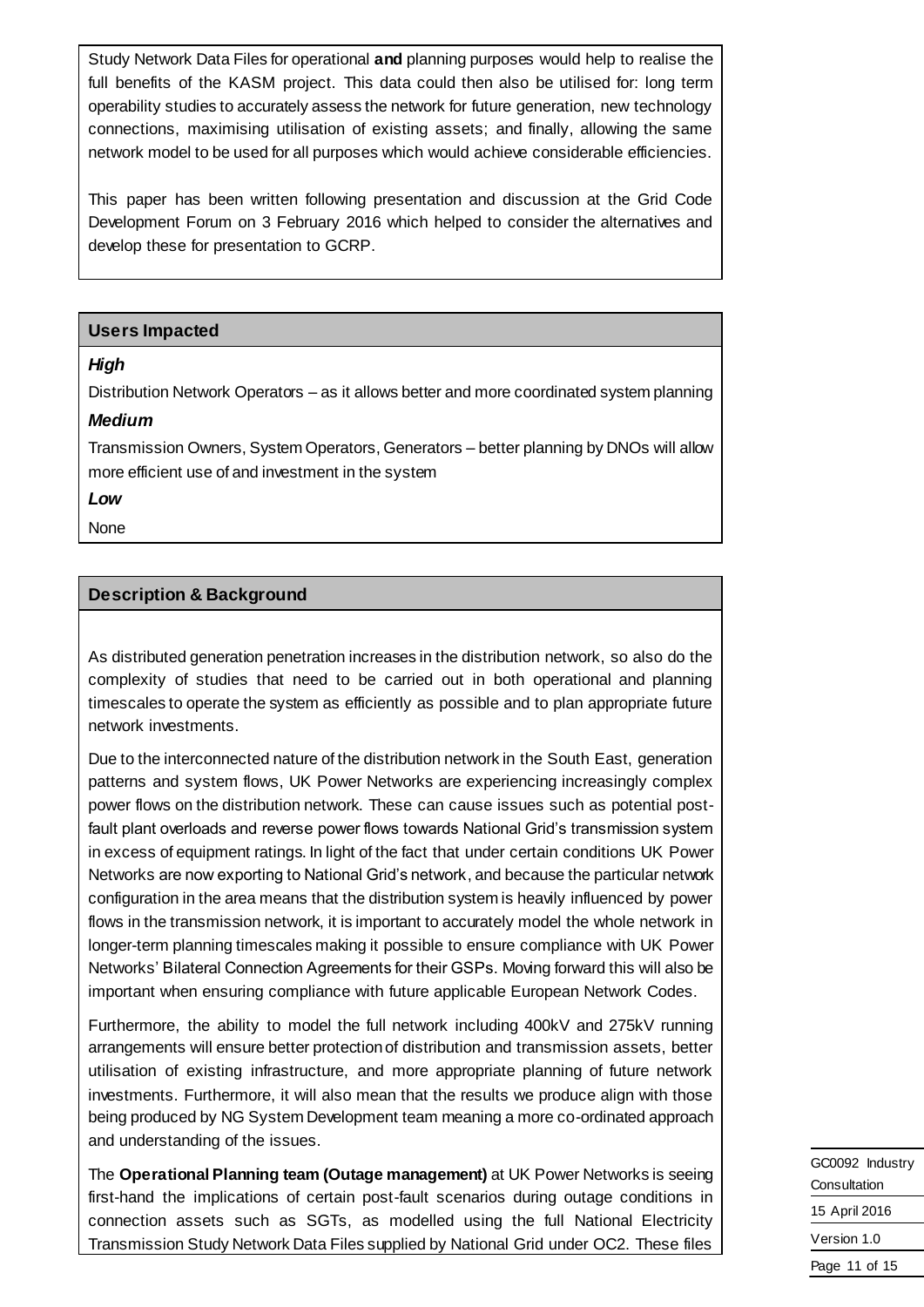are delivered on a weekly basis in Power Factory (pfd) format and provide a static forecast of the transmission network two weeks ahead of real time. Included in these files is the expected output of Central Volume Allocated generators, which are connected to the transmission network. When UK Power Networks receives the files they are merged with the existing DNO network model in Power Factory by UK Power Networks' DigSilent Administrators. This model includes the characteristics of embedded generation so giving a complete and accurate model.

UK Power Networks' **Infrastructure Planning team (Network Capacity Management)** are not able to access the two week ahead data supplied under OC2 due to a restriction in the Grid Code allowing its use for operational purposes only. This is a longstanding issue, but is highlighted by the KASM project and increasing system complexity. Interactions between the distribution and transmission systems are not being completely portrayed by the model used in infrastructure planning since this employs a reduced network for the transmission system, modelled as static equivalents at each GSP, and as defined in the Planning Code forming part of the Grid Code, Appendix A part 3.

The **KASM project** which is running from Dec 2015 – Dec 2017 uses Contingency Analysis (CA) software for the purposes of real time network management, outage management and capacity management of the distribution network. It needs to use accurate network models for the distribution and transmission networks, and allows users to model multiple N-1 scenarios to determine any potential future constraints on the network. UK Power Networks believes that for KASM to deliver the full benefits associated with operating the network closer to its limits, it is vital that planners in all timescales are able to make use of accurate network models.

If UK Power Networks were able to use the unreduced forecasted transmission network model in the form of the National Electricity Transmission Study Network Data Files for planning as well as operational purposes this would allow the unrestricted use of the improved modelling and contingency analysis in KASM. Furthermore, allowing the use of a common model for operational and planning purposes would also be more efficient in terms of software architecture.

#### **Proposed Solution**

A number of options have been proposed to resolve this issue:

- (i) Conclude that National Electricity Transmission Study Network Data Files can be used for planning purposes as well as operationally. Based on legal advice it is thought that this is not the case and that the Grid Code does restrict such use.
- (ii) Seek a derogation from the Grid Code to allow sharing of data as required. This is unlikely to be successful as it raises questions of data ownership which makes a derogation inappropriate. Generally derogations are only granted on a time-limited basis where a solution is also identified but also it is not clear what derogation would be sought against.
- (iii) Seek permission from the data owners to use data as required. In terms of the ownership of National Electricity Transmission Study Network Data Files the owners are National Grid, DNOs and generators.
- (iv) Strip out any potentially confidential data from the study files. This could be an interim solution but unless automated becomes a repetitive and labour intensive task which addresses the symptom and not the cause.
- (v) Make a change to the Grid Code to remove the restriction in OC2.4.1.3.3.(i).z.5 requiring the use of data supplied under this to be for operational purposes only.

UK Power Networks clarified as part of their presentation to GCDF that KASM will be undergoing operational testing starting in April. If the issue explored in this paper is not GC0092 Industry Consultation 15 April 2016 Version 1.0 Page 12 of 15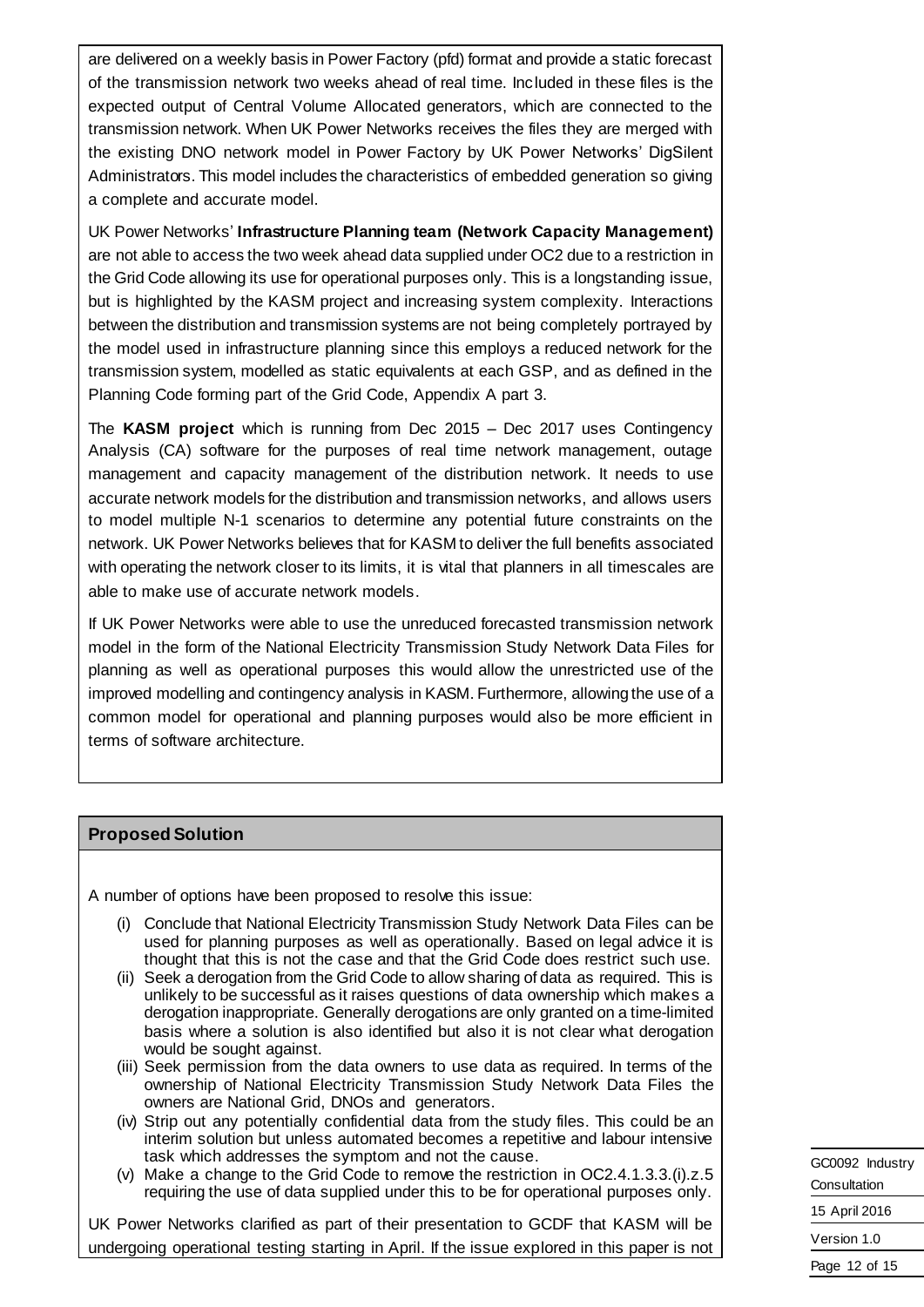resolved by then it will either delay or limit these tests. On presentation at GCDF, the conclusions reached on each of the proposed actions were as follows:

- (i) NGET and UK Power Networks have both checked with their legal teams and reiterate that the restriction in the Grid Code is binding (if unclear in intent)
- (ii) A derogation could perhaps succeed if it could be clarified exactly what this would be against. In terms of the time to progress this it would though be unlikely to be resolved before April and would gain little or no time over a more enduring code change.
- (iii) Genuinely confidential data is likely to be the generator performance or modelling parameters supplied in confidence to NGET by manufacturers. As the study file includes data for the whole system, gaining appropriate permissions even if possible would be time-consuming and difficult to prove complete.
- (iv) NGET are progressing the option to strip out confidential data. A file has been supplied to UK Power Networks but study results using this are not the same as for the full network. Work on this option will continue but it is a complex and timeconsuming task.
- (v) GCDF were in agreement that a straightforward change to the Grid Code to allow use of OC2 data as detailed for planning as well as operational purposes would be the best solution. No new data is being supplied to UK Power Networks; this change would just allow them to make full use of data that they already hold and which is subject to existing OC2 confidentiality requirements. UK Power Networks have additionally signed a confidentiality agreement with NGET covering the work on KASM and data being used in this.

# **Proposed Change to Legal Text**

It is recommended that the text of the Grid Code Operating Condition OC2.4.1.3.3.(i).z is changed to that given below. The text in red highlights the proposed new insertions and changes.

OC2.4.1.3.3.(i).z

(5) the data from the National Electricity Transmission System Study Network Data Files received by each Network Operator must only be used by that User in operating or planning that Network Operator's User System and must not be used for any other purpose or passed on to, or used by, any other business of that User or to, or by, any person within any other such business or elsewhere.

# **Assessment against Grid Code Objectives**

[Will the proposed changes to the Grid Code better facilitate any of the Grid Code Objectives:]

# *(i) to permit the development, maintenance and operation of an efficient, coordinated and economical system for the transmission of electricity;*

A solution will facilitate more efficient and coordinated operation and planning of the UK Power Networks system with the potential for these benefits to be extended to other DNOs; this in turn leads to more coordinated and efficient operation and planning of the transmission system.

*(ii) to facilitate competition in the generation and supply of electricity (and without limiting the foregoing, to facilitate the national electricity transmission system being made available to persons authorised to supply or generate electricity on terms which neither prevent nor restrict competition in the supply or* 

GC0092 Industry **Consultation** 15 April 2016 Version 1.0 Page 13 of 15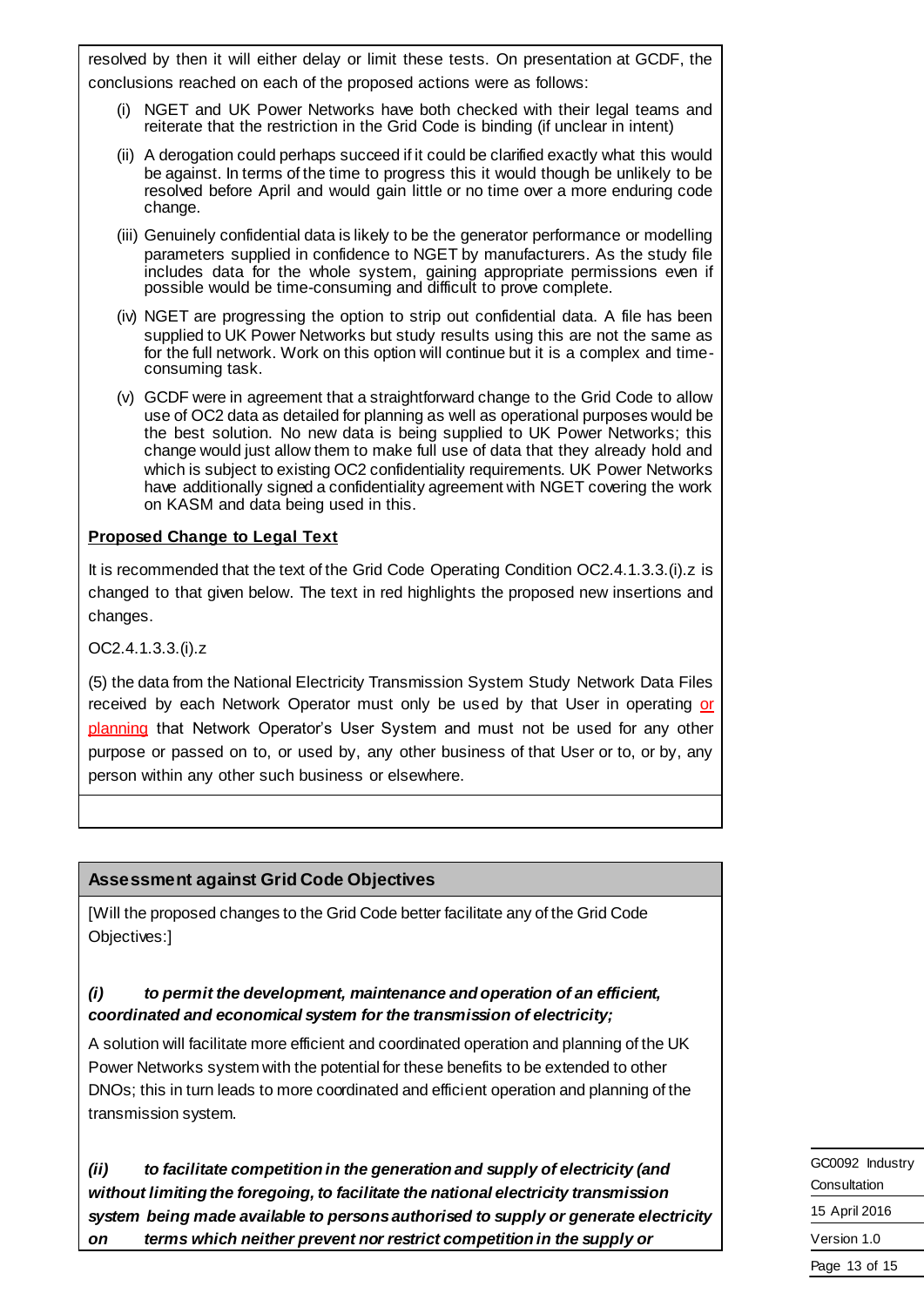# *generation of electricity);*

Better DNO planning will help to facilitate connection of further embedded generation.

# *(iii) subject to sub-paragraphs (i) and (ii), to promote the security and efficiency of the electricity generation, transmission and distribution systems in the national electricity transmission system operator area taken as a whole;* and

In light of the fact that under certain conditions UK Power Networks are now exporting to National Grid's network it is important to accurately model the whole network to ensure better protection of assets and allow better utilisation of existing infrastructure.

# *(iv) to efficiently discharge the obligations imposed upon the licensee by this license and to comply with the Electricity Regulation and any relevant legally binding decisions of the European Commission and/or the Agency.*

A solution will improve UK Power Networks' ability to comply with their GSP Bilateral Connection Agreements and future European Network Codes.

# **Impact & Assessment**

# *Impact on the National Electricity Transmission System (NETS)*

Positive in terms of facilitating more coordinated planning.

# *Impact on Greenhouse Gas Emissions*

Will help to facilitate connection of further embedded generation which will be predominantly renewables.

# *Impact on core industry documents*

[Will any of the proposed changes have any impact on other core industry documents such as the BSC, CUSC, Grid Code or STC?]

Just Grid Code – OC2.

# *Impact on other industry documents*

Unlikely.

# **Supporting Documentation**

Have you attached any supporting documentation [YES]

If Yes, please provide the title of the attachment:

• KASM Low Carbon Networks Project Submission

# **Recommendation**

The Grid Code Review Panel is invited to:

[Progress this issue to Industry Consultation]

GC0092 Industry Consultation 15 April 2016 Version 1.0 Page 14 of 15